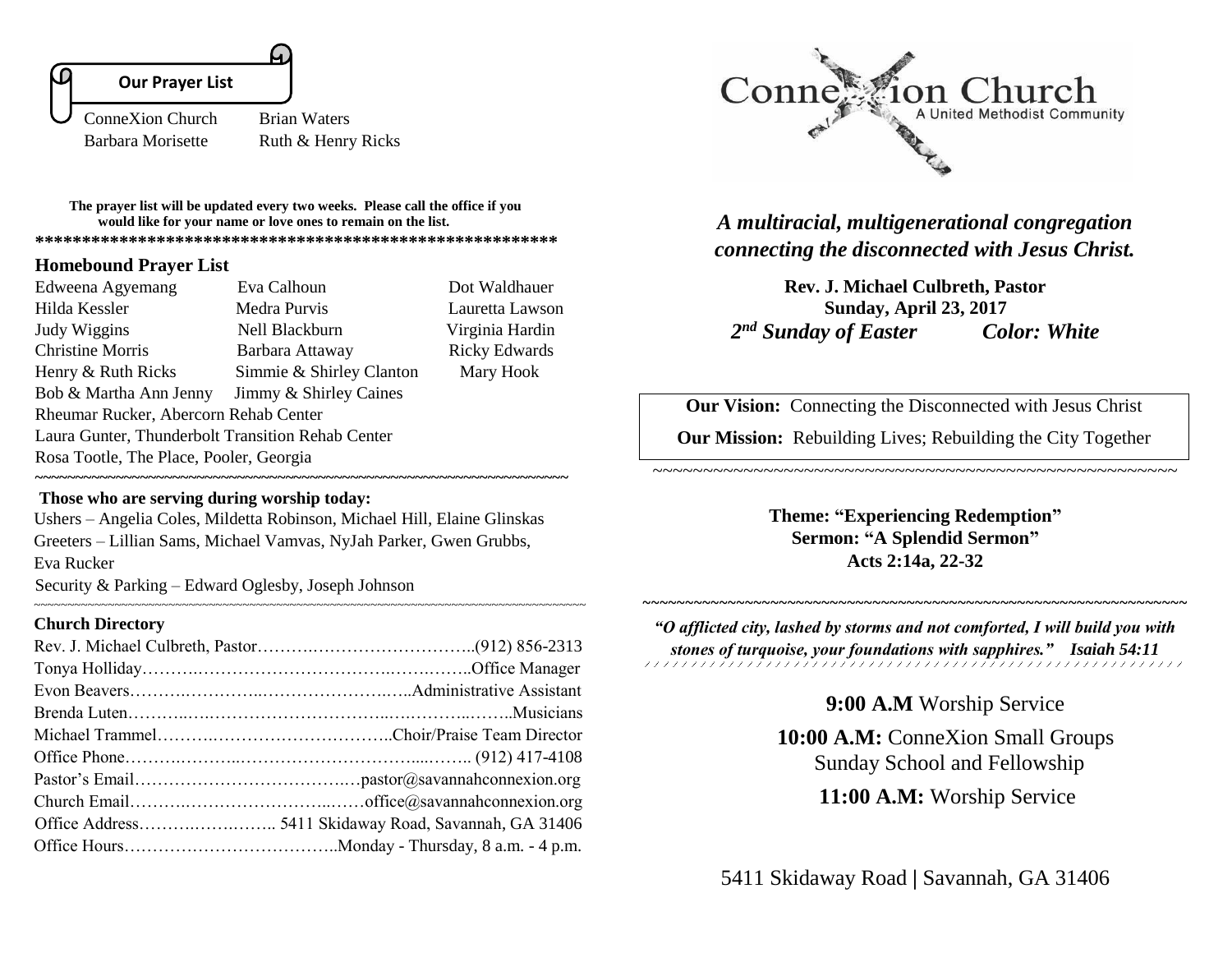| Tithes and Offering |  |  |
|---------------------|--|--|
|                     |  |  |
|                     |  |  |
|                     |  |  |

**ConneXion Church Meeting Schedule**

**Young Adult Ministry Meeting in the library, TODAY after the 2 nd service. Ages 18 – 39 Please come!**

**Sunday, April 23 After 2 Saturday Circle** All ladies wishing to join the Saturday Morning UMW are asked to stay after church for a few minutes.  $\bigcirc$ 

**Tuesday, April 25 10:00 a.m. Bible Study** Tuesday Morning Community Bible study group will meet in the library.

**Tuesday, April 25 5:00 p.m. Bible Study** ConneXion Seniors will meet for Bible study. Everyone is welcome.

**Wednesday, April 26 12 Noon Noonday Prayer** Come and pray with us. There is power in prayer.

**Wednesday. April 26 2:00 p.m. Azalealand Nursing Home**  ConneXion Seniors will fellowship with the residents and have communion. All are invited to attend.

**CONNEXION CAFE** – Coffee, Juice, and Milk is provided in the Fellowship Hall before worship service.

\*\*\*\*\*\*\*\*\*\*\*\*\*\*\*\*\*\*\*\*\*\*\*\*\*\*\*\*\*\*\*\*\*\*\*\*\*\*\*\*\*\*\*\*\*\*\*\*\*\*\*\*\*\*\*\*\*\*\*\*\*\*\*\*

**COFFEE SHOP is this evening from 5-7 p.m. Entertainment will be provided by Linda Loadholt with special selections from Monique Loadholt and poetry by Melissa Fogle. All are welcome, please bring finger food to share.** 

\*\*\*\*\*\*\*\*\*\*\*\*\*\*\*\*\*\*\*\*\*\*\*\*\*\*\*\*\*\*\*\*\*\*\*\*\*\*\*\*\*\*\*\*\*\*\*\*\*\*\*\*\*\*\*\*\*\*\*\*\*\*\*\*\*\*

**Volunteer Opportunities** – If you would like to serve in the following areas please call the church office at (912) 417-4108

Children's Nursery Greeters and Ushers Parking and Security Van Drivers



*Welcome! Grace and peace to you. We are so delighted that you choose to worship with us today. Our hearts, minds and doors are always open. Blessings to all.*  \*\*\*\*\*\*\*\*\*\*\*\*\*\*\*\*\*\*\*\*\*\*\*\*\*\*\*\*\*\*\*\*\*\*\*\*\*\*\*\*\*\*\*\*\*\*\*\*\*\*\*\*\*\*\*\*\*\*\*\*\*\*\*\*\*\*\*\*\*\*\*

**Transportation** – Do you need a ride to church? Call the church office at (912) 417-4108 and leave your name and contact information.

\*\*\*\*\*\*\*\*\*\*\*\*\*\*\*\*\*\*\*\*\*\*\*\*\*\*\*\*\*\*\*\*\*\*\*\*\*\*\*\*\*\*\*\*\*\*\*\*\*\*\*\*\*\*\*\*\*\*\*\*\*\*\*\* Everyone is urged to attend **TNT (Thursday Night Together)** each 1st and 3rd Thursday at 6:30 p.m. in the fellowship hall. Come out and enjoy a nice meal. Children's activities are offered as well. Also, during this time Pastor Culbreth is currently leading several UMC 101 sessions which provide an overview of the United Methodist Church. Our next gathering is Thursday, May 4<sup>th</sup> \*\*\*\*\*\*\*\*\*\*\*\*\*\*\*\*\*\*\*\*\*\*\*\*\*\*\*\*\*\*\*\*\*\*\*\*\*\*\*\*\*\*\*\*\*\*\*\*\*\*\*\*\*\*\*\*\*\*\*\*\*\*\*\*\*\*\*\*\*\*\*

**HONDURAS MISSION FUND** – Thank you to all who have been so generous in giving to support The Honduras Mission. The team leaves for Honduras on June  $6<sup>th</sup>$  and if you would still like to give please mark your giving envelope "Honduras" along with your desired amount. The deadline for the 2017 mission trip is May  $27<sup>th</sup>$ . Every dollar goes to a great cause, so every gift is appreciated. Monique Loadholt. Thank you



**ConneXion Trustees needs our help!** Spring cleanup day around the church complex will be **May 6, 9:00 a.m. until 12 noon.** At noon we will have lunch and enjoy the fruits of our labor, the beautification of our church complex. Thank you

**\*\*\*\*\*\*\*\*\*\*\*\*\*\*\*\*\*\*\*\*\*\*\*\*\*\*\*\*\*\*\*\*\*\*\*\*\*\*\*\*\*\*\*\*\*\*\*\*\*\*\*\*\*\*\*\*\*\*\*\*\*\*\* Worship Opportunities 1 st Service begins at 9:00 a.m. ConneXion Time at 10:00 a.m. 2 nd Service begins at 11:00 am.** *Connecting the disconnected, rebuilding lives, and rebuilding the city.*

## **COMMUNITY OUTREACH**

ConneXion Church Outreach/Mission - The "STAR" (Students That Are Rising) Program supports students who have aged out of foster care or are homeless. Please continue to donate items for the STAR Pantry. Thanks for your support.

**MS WALK** – May 6 @ Daffin Park. Please support Brian Waters by giving a donation. Make checks payable to "National MS Society" or you can make it online at WALKMS.ORG. Thanks for your support. If you have any questions, please see Brian.